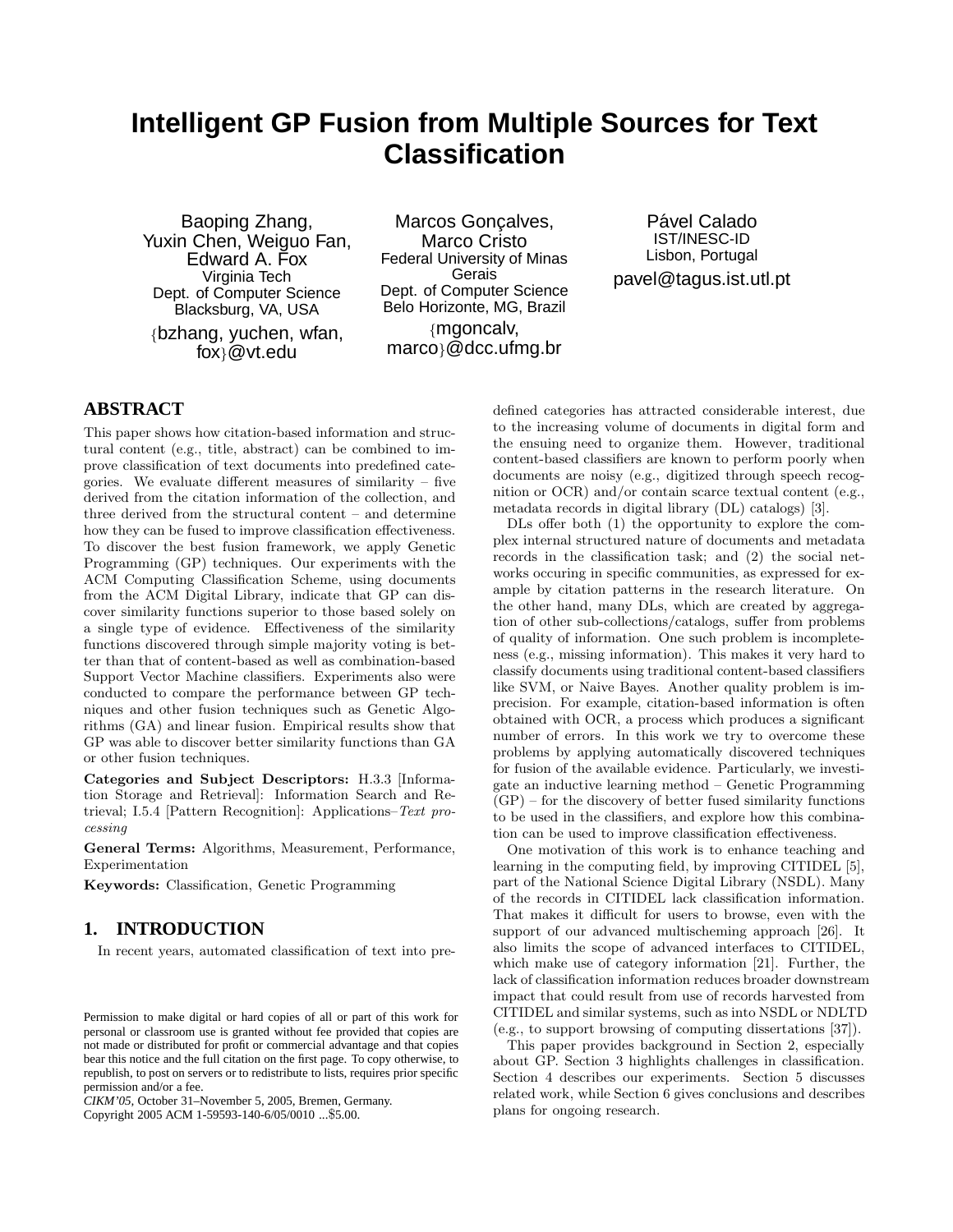## **2. BACKGROUND**

## **2.1 Genetic Programming**

Genetic algorithms (GAs) [18] and genetic programming (GP) [25] are a set of artificial intelligence search algorithms designed following the principles of biological inheritance and evolution. The solution to a problem is represented as an individual (i.e., a chromosome) in a population pool. The population of individuals evolves generation by generation through genetic transformation operations – such as reproduction, crossover, and mutation – with the aim of creating more diverse and better performing individuals with better fitness values in subsequent generations. A fitness function is available to assign the fitness value for each individual.

The difference between GA and GP is the internal representation – or data structure – of the individual. In GAs, each individual is commonly (though not always) represented by a fixed-length bit string, like (1101110 . . . ) or a fixedlength sequence of real numbers  $(1.2, 2.4, 4, \ldots)$ . In GP, more complex data structures, e.g., trees, linked lists, or stacks, are used [27]. Moreover, the length or size of the data structure is not fixed, although it may be constrained by implementation to within a certain size limit. GAs are often used to solve difficult optimization problems, while GP is typically used to approximate complex, nonlinear functional relationships [25]. Because of the intrinsic parallel search mechanism and powerful global exploration capability in a high-dimensional space, both GA and GP have been used to solve a wide range of hard optimization problems that oftentimes have no best known solutions.

## **2.2 The Application of GA/P to IR**

Both GP and GA have been applied to the information retrieval field [12,17] as well as for data classification. In [4], Cheang et al. proposed a Genetic Parallel Programming classifier to evolve parallel programs for data classification problems. Eggermont et al. [10] proposed several methods using techniques from the field of machine learning to refine and reduce search space sizes for evolving decision trees for data classification. They showed how classification performance improves when shrinking the space in which a tree-based Genetic Programming (GP) algorithm searches. Kishore et al. [23] proposed a methodology for GP-based *n*class pattern classification. They modelled the given *n*-class problem as *n* two-class problems; further, a GP classifier expression was evolved as a discriminant function for each class. In [24], they integrated the GP classifier with feature space partitioning for localized learning to improve pattern classification. Genetic Programming also has been applied to text classification through the use of a parse-tree. In [6], Clack et al. used GP to route in-bound documents to a central classifier which autonomously sent documents to interested research groups within a large organization. The central classifier used a parse tree to match the aspects of a document to nodes of the tree, which ultimately leads to a single numerical value – the classification or "confidence value" – during evaluation.

Castillo et al. [9] developed a multistrategy classifier system for document classification. They applied different types of classifiers (e.g., Naive Bayes, Decision Trees) to different parts of the document (e.g., titles, references). Genetic algorithms are applied for feature selection as well as for combining the output of the different classifiers.

## **2.3 Rationale of using GP for Text Classification**

To fuse multiple sources of evidence for text classification, we could use techniques like manual selection and majority voting. However, manual selection and combing is very tedious and time-consuming, while simple majority voting may not work in all contexts. A better way is to use machine learning techniques to intelligently combine evidence, by optimizing a given objective function.

The decision to use GP for fusing multiple sources of evidence to discover similarity functions for text classification was motivated by four factors:

1. The large size of the search space;

A similarity function can be represented in a tree structure. For our trees we have used 14 terminals (see Section 2.4), four functions, trees of depth up to 16, and real constants which can vary between 0 and 1. Langdon et al. [28] show that for these parameters the search space for a tree is very large – a needle-in-ahaystack problem. Other search mechanisms like random search and exhaustive search would take inordinate amounts of time. GP has been shown to perform well under such conditions.

2. The characteristics of the objective function;

Many performance measures in IR are discrete. GP does not require that objective functions be continuous in nature as long as it can distinguish good solutions from bad ones [25].

3. Previous success on the application of GP in the IR field as well as in data classification;

Fan et al. previously reported success in applying GP to discover ranking functions for both individual queries (information routing tasks) [12] and multiple queries (ad-hoc retrieval tasks) [13]. The success of GP, in discovering nonlinear functions and structures in other data mining domains [25], also motivated us to use GP for similarity function discovery.

4. Little prior work on applying GP to large scale text classification.

We seek to fill the near-void that exists in this area; our approach appears to have promise for broad impact.

## **2.4 GP Configurations**

In order to apply GP to the problem of classification, several required key components of a GP system need to be defined: Terminals are the leaf nodes in the tree structure. Functions are the non-leaf nodes combining the leaf nodes. Numerical operations like  $+$ ,  $-$ ,  $*$ ,  $/$ , and log are commonly used. A fitness function is the objective function GP aims to optimize. Reproduction is a genetic operator to breed new individuals, while mutations are deviations during this reproduction process. Crossover takes two individuals (parents) to breed one new individual that shares some attributes with each parent.

When setting up the configurations of the GP system for similarity function discovery, we combined features regarding content-based structural information and features regarding citation-based information to use as the terminals.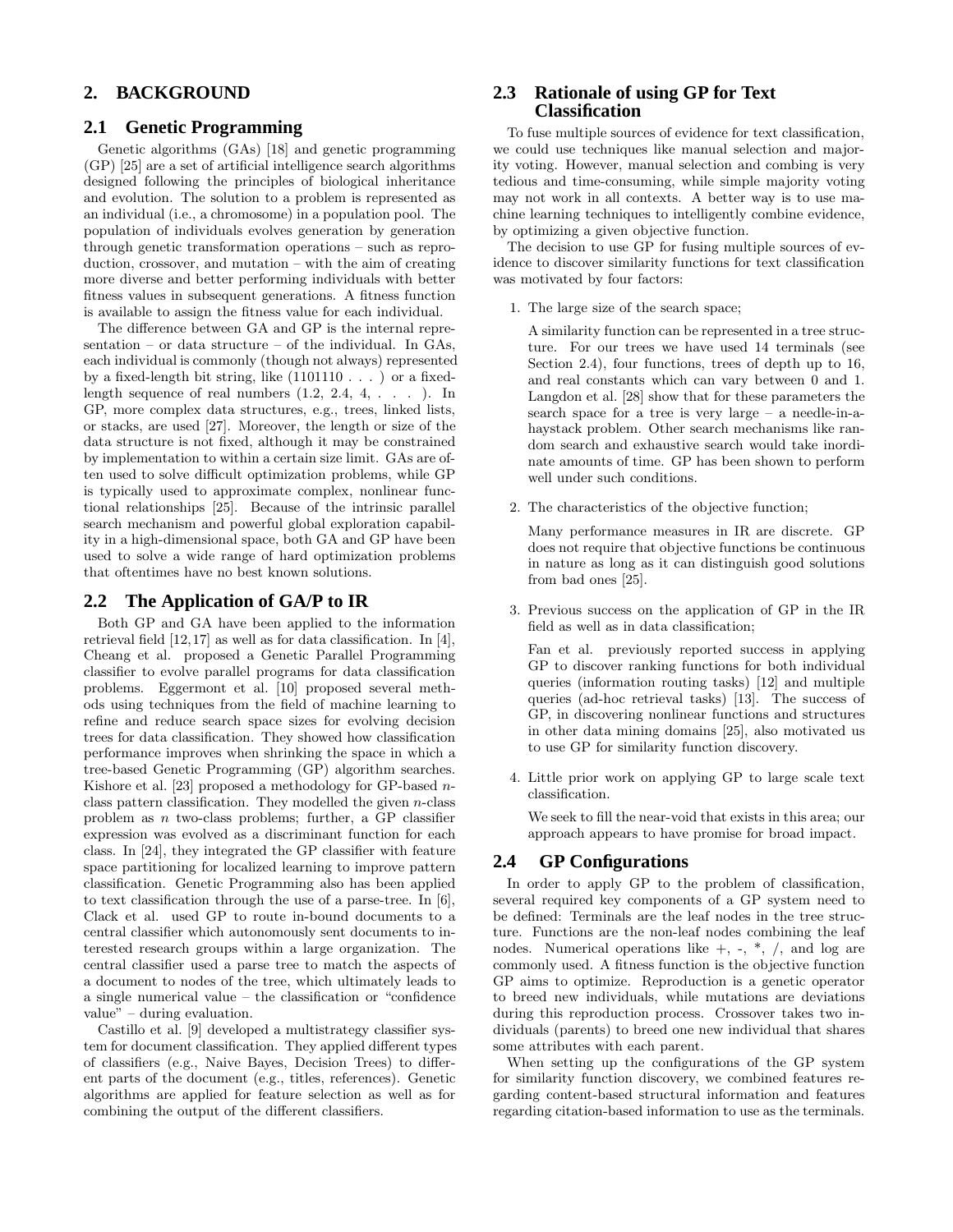To determine the similarity between two documents we used three different similarity measures applied to the content of abstract, title, and abstact-plus-title (denoted as full) of documents separately: Bag-of-Words (BOW), Cosine and Okapi. Also, we used five different citation-related similarity measures: co-citation [32], bibliographic coupling [22], Amsler [1], and Companion (authority and hub) [8]. More information about these measures can be obtained in [36]. This gave us fourteen similarity measures, represented as document *×* document matrices. Through GP, we intend to discover a single similarity function, for each class, that combines all or several of the similarity measures described here. Table 1 shows the mapping of all these measures to their abbreviations which are used later in the paper.

| Similarity Measures           | Abbreviations    |
|-------------------------------|------------------|
| Abstract_BagOfWords           | Abs_BOW          |
| Abstract Cosine               | $\lambda$ bs Cos |
| Abstract Okapi                | Abs_Okapi        |
| Full BagOfWords               | Full_BOW         |
| Full Cosine                   | Full Cos         |
| Full Okapi                    | Full Okapi       |
| Title_BagOfWords              | Title_BOW        |
| Title Cosine                  | Title Cos        |
| Title Okapi                   | Title Okapi      |
| Amsler                        | Amsler           |
| <b>Bibliographic Coupling</b> | Bib Coup         |
| Co-citation                   | $Co-Cit$         |
| Companion Authority           | Comp_Aut         |
| Companion Hub                 | Comp Hub         |

**Table 1: Measures and corresponding abbreviations.**

The functions used are  $+$ ,  $*$ ,  $/$ , sqrt. These functions are selected because they provide meaningful operations on relations. For example, the + and \* operations are summing and reinforcing the relations, respectively. On the other hand, the / operation accomodates inverse relationships, while the sqrt operation serves to scale the values. The algorithm below details our fitness evaluation function which GP should optimize within a particular class.

```
Let R = 0For each document D in class C
     Find the K documents most similar to D
     Predict a class for D according to the kNN
       algorithm (Section 3) using the K
       documents as the K nearest neighbors
     If this is a correct prediction, R = R + 1end for
Let F = R/|C|
```
A good similarity function, i.e., a similarity function with a high fitness value, is one that, when applied to a document  $d_i$  of class *C*, ranks documents from class *C* in such a way that those with greater similarities to  $d_i$  are top-ranked. The higher the value of F, the better the function. It is worth noticing that the choice of fitness function can have a huge impact on the final classification performance [11]. Experiments with different fitness functions are currently underway.

#### **3. CLASSIFICATION FRAMEWORK**

#### **3.1 Framework**

Along with the settings discussed in the previous section, the overall classification framework has 5 steps, as follows:

- 1. For each class, generate an initial population of random trees, each representing a similarity function.
- 2. For each class, perform the following sub-steps on training documents for *Ngen* generations.
	- (a) Calculate the fitness of each similarity tree.
	- (b) Record the top *Ntop* similarity trees.
	- (c) Create a new population by: reproduction, crossover, and mutation.
- 3. Apply the recorded  $(N_{gen} * N_{top})$  candidate "similarity trees" to a set of validation documents and select the best performing tree  $b<sub>C</sub>$  as the unique best discovered similarity tree for each class C.
- 4. For each class C, use *<sup>b</sup><sup>C</sup>* as similarity function in a *kNN* classifier (see below) and apply this resulting classifier to a set of testing documents.
- 5. Combine the output of each classifier through a simple majority voting.

Steps 1, 2, and 3 concern the training process within GP which intends to discover better similarity functions for each class. However, the discovered functions only can be used to calculate the similarity between a pair of documents. In order to evaluate the performance of those functions in the classification task, we used a strategy based on a nearest neighbor classifier –  $kNN$  [34]. This classifier assigns a category label to a test document, based on the categories attributed to the *k* most similar documents in the training set. The *kNN* algorithm was chosen since it is simple and makes direct use of similarity information.

In the *kNN* algorithm, to a given test document *<sup>d</sup>* is assigned a relevance score  $s_{c_i,d}$  associating *d* with each candidate category *ci*. This score is defined as:

$$
s_{c_i,d} = \sum_{d' \in \mathcal{N}_k(d) \land class(d') = c_i} similarity(d, d')
$$
 (1)

where  $\mathcal{N}_k(d)$  are the *k* nearest neighbors (the most similar documents) of *d* in the training set. In Step 4 of our framework the generic similarity function of *kNN* is replaced by the functions discovered by GP for each class.

In multi-classification problems with *n* classes, we effectively end up with *<sup>n</sup> kNN* classifiers using the described framework. In order to produce a final classification result, we combine the output of all *<sup>n</sup>* classifiers using a simple *majority voting* scheme, whereby the class of a document *<sup>d</sup><sup>i</sup>* is decided by the most common class assigned by all the *n* classifiers. In case of ties, we assign  $d_i$  to the larger class. Because of its simplicity we chose to use majority voting in our framework (Step 5) to: 1) help alleviate the common problem of overfitting found in GP training [12] and; 2) help boost performance by allowing *kNN* classifiers to apply different similarity functions which explore and optimize the characteristics of each particular class in different ways.

#### **3.2 Theoretical and Practical Properties**

The classification framework suffers from scalability, a common problem with GP. That is, it takes a relatively long time to find an optimal solution. In fact, the time complexity of an experiment based on the above framework is  $O(N_{gen} * N_{ind} * T_{eval})$ , where  $N_{gen}$  is the number of generations for evolution, *Nind* is the number of individuals in a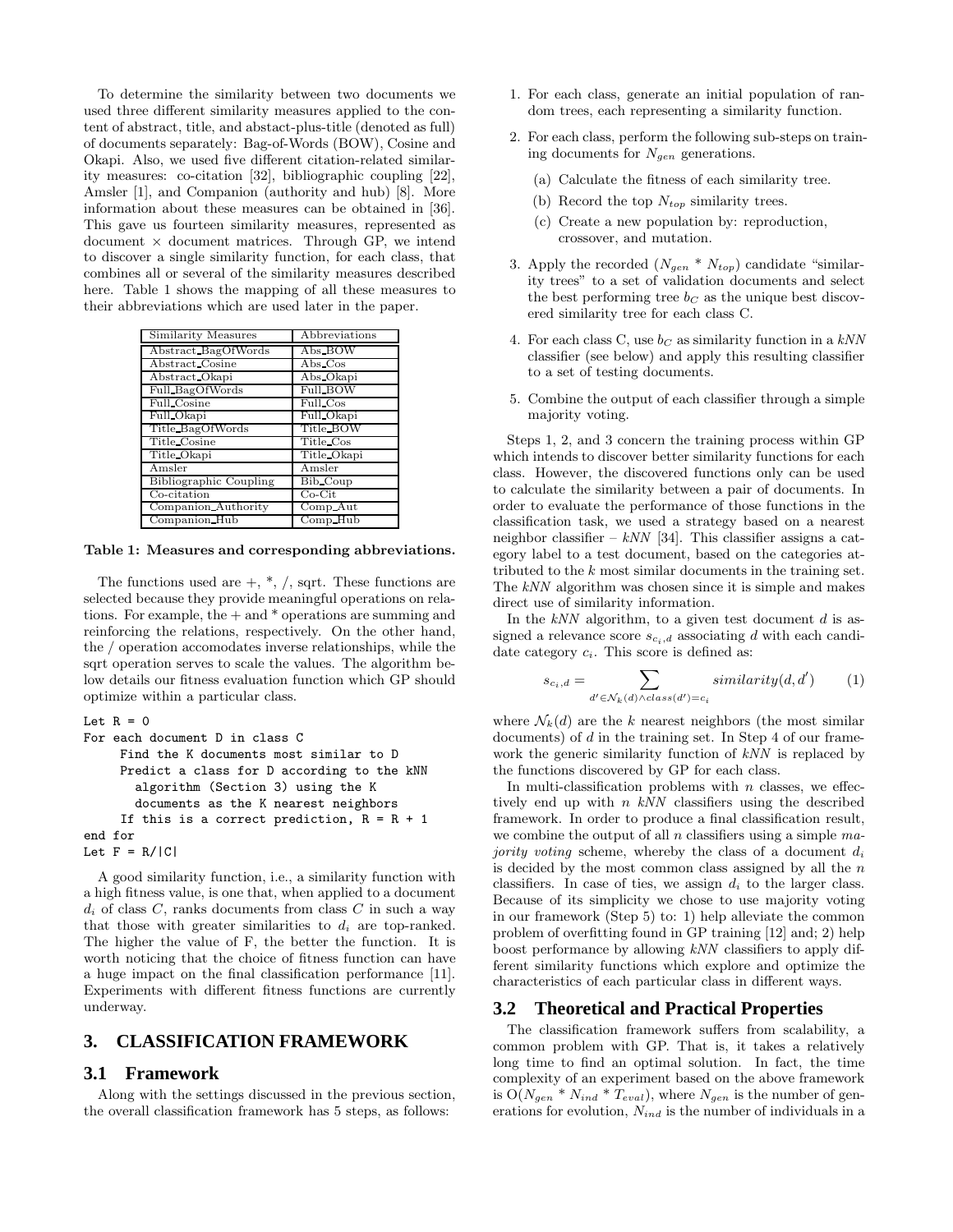population pool, and *Teval* is the fitness evaluation time for an individual. Since *Teval* is determined by the complexity of an individual (Size) and the number of training samples (*Nsamples*), then the total time complexity of an experiment is  $O(N_{gen} * N_{ind} * Size * N_{samples})$  [11]. Nevertheless, scalability and computing efficiency are not the main issue in our experiments; we focus more on the effectiveness of the classifiers. The speed of the learning process can improve through parallel processing as well as through optimization, e.g., as described in Section 4.1. Further, in a practical application, the learning process need occur only occasionally; the frequent operation will be the actual classification of incoming new documents.

#### **4. EXPERIMENTS**

To test the hypotheses that GP is able to adapt itself to find the best similarity functions, we ran two sets of experiments following the framework of the previous section on both the first level (11 categories, A to K) and the second level (44 categories, though some small categories were removed, see Section 4.1) of the ACM Computing Classification System (CCS, http://www.acm.org/ class/1998/). For the first level experiments, a subset of the ACM collection with 30K metadata records corresponding to those classified under only one category in the first level was used. Correspondingly, for the second level experiments, another ACM collection subset was used, with 19K metadata records drawn from those classified under only one second level category.

The ACM Digital Library suffers from most of the problems we mentioned in the Introduction. For example, only 42.3% of the records in the first level collection and only 41.7% of the records in the second level collection have abstracts, which makes it very hard to classify them using traditional content-based classifiers. For these records, the only available textual content is title. But titles contain normally only 5 to 10 words. Citation information was created with OCR and had a significant number of errors. A very imprecise process of matching between the citation text and the documents, using adaptations of techniques described in [29], had to be performed. This introduced noise and incompleteness in the citation-based similarity matrices computed with measures such as co-citation or bibliographic coupling. Other concerns were the large search space and skewed distributions observed for some categories.

Stratified random sampling (cf. Section 4.1) was used to create training and test collections. The combination of these experiments provides us with insights about the capability of the GP-based discovery framework.

#### **4.1 Sampling**

The collection used in our experiments has 30,022 documents belonging to 11 categories for the first level and 18,664 documents belonging to 44 categories for the second level. Figure 1 shows the distributions for the first level and second level categories, respectively. Each terminal or feature described is a similarity matrix which contains the similarity between each pair of documents. Using half or more of the whole collection as our training data, the required resources – in CPU time and amount of memory – would be enormous. The time required to discover a proper classification framework also would be significant. To reduce the high cost of resources and at the same time improve efficiency, sampling was used. So, we started by considering the documents belonging to each category of CCS as different population strata. We then randomly selected from each stratum a given number of units based on a proportion, like 15%, for each category. However, special attention was paid to skewed categories. For example, category E in the first level only has 94 documents while the average size of the other categories is in the range of thousands. 15% of 94 only gives us 14 documents and this was too small to serve as the sample to discover the whole category's characteristics. The number of documents for some second level categories is too small (*<* 50) for classification purposes, so those categories were dropped from the experiments. Also, because of its size, category E was not subdivided in the second level and all of its ACM sub-categories were considered as a unique second-level one (denoted E.x). Classification statistics for both the first level and the second level collection were used to control the sampling procedure. That is, baselines from the samples for each level were compared with baselines for that level's corresponding whole collection, to ensure that the samples mirror that level's whole collection as well as possible.



**Figure 1: Compared distribution for the first and the second level ACM collections.**

#### **4.2 Experimental Data Set**

We follow a three data-sets design [12, 30] in our experiment. We randomly split the data into training, validation, and test parts. The introduction of the validation dataset is to help alleviate the problem of overfitting of GP on the training data and select the best generalizable similarity function. We generate two sets of training samples using a stratified sample strategy for both the first level and the second level in the CCS. The first set used a random 15% sample for large classes and 50% for skewed classes. The second set used a random 30% sample for large classes and  $50\%$  for skewed classes<sup>1</sup>. In the  $30\%$  sample, one specific strategy was used for the biggest class D in the first level to reduce time. Since class D is huge, even using 30% for training in GP would require a long time. Thus, instead of a 30% sample, we save time by using 20% for training for class D; we think that sample is enough for GP to discover this class' best fusion of features for classification purposes. For the 15% (50% for skewed classes) training sample, a random 10% (25% for skewed classes) sample of the collection is used for validation and the rest of the samples are used for testing. Correspondingly, for the 30% (20% for class D

<sup>&</sup>lt;sup>1</sup>In the remainder, we use  $15\%$  to refer to the first sample set and 30% to refer to the second sample set for each level, respectively.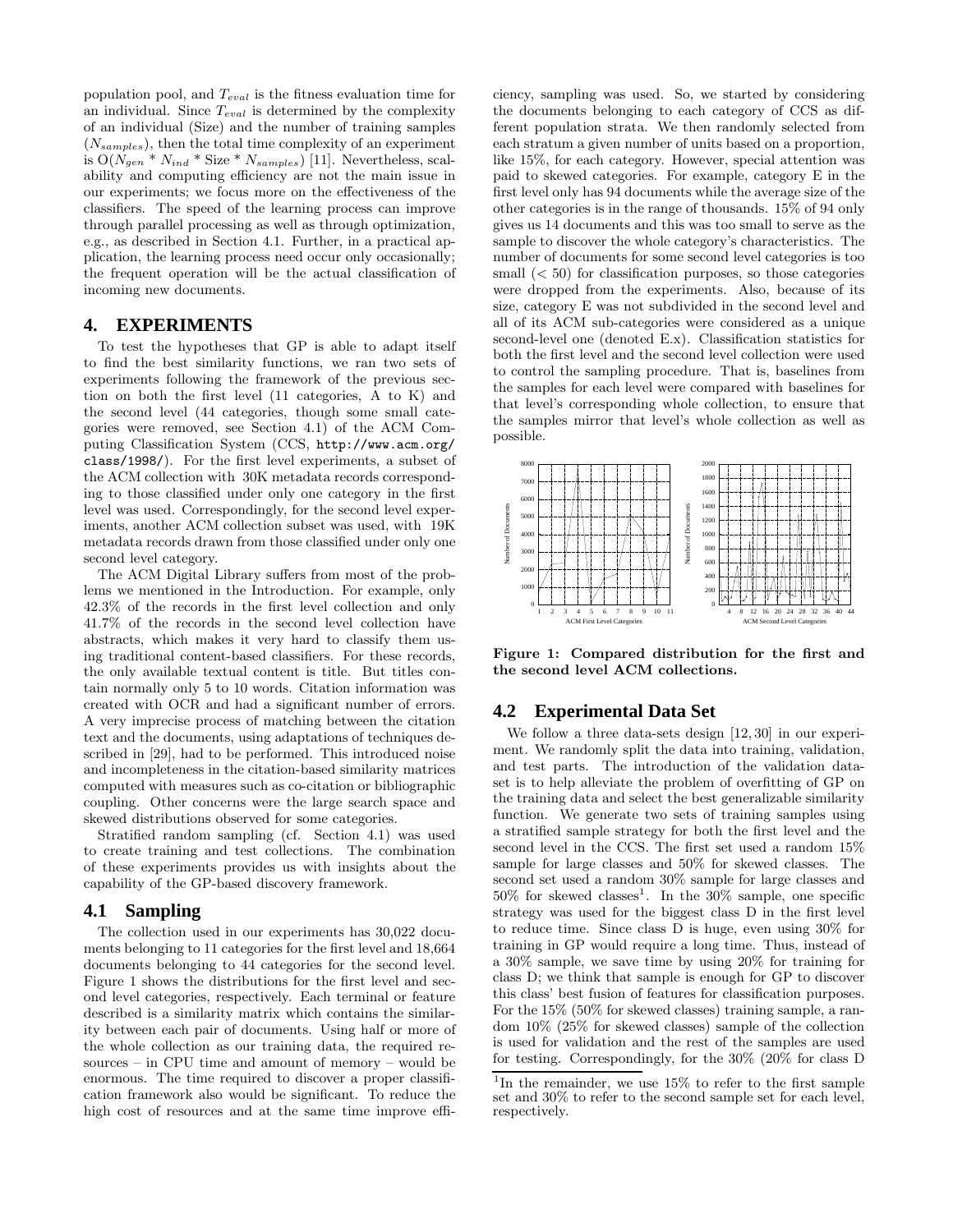and 50% for skewed classes) training sample, a random 20% (15% for class D and 25% for skewed classes) sample of the collection is used for validation and the rest of the samples are used for testing. All approaches reported in later sections use the same training and test sets. Results are based on test data sets only.

#### **4.3 Baselines**

In order to demonstrate that the combination of different features by GP is able to provide better classification results, we need to compare it with the classification statistics of each feature in isolation (baselines). We used F1 as our comparison criteria. F1 is a combination of precision and recall. Precision *p* is defined as the proportion of correctly classified records in the set of all records assigned to the target class. Recall *r* is defined as the proportion of correctly classified records out of all the records having the target class.  $F1 = \frac{2pr}{p+r}$ . It is worth noting that F1 is a balanced combination of precision and recall. It reduces the risk that you can get perfect precision by always assigning zero categories, or perfect recall by always assigning every category. The result we want is to assign the correct categories and only the correct categories, maximizing precision and recall at the same time, thereby maximizing F1. Macroaveraging (F1 results are computed on a per-category basis, then averaged over categories) was applied to get a single performance value over all categories. Tables 2 and 3 show the type of evidence that performs the best, according to macro F1, when applied to a *kNN* algorithm for a specific category in isolation in the test collections for the first level and the second level, respectively. Table 4 shows the average macro F1 over all categories for both the first level and the second level for each similarity evidence, also in isolation.

| $\overline{\text{Class}}$ | $\overline{\text{Macc}}$ F1/<br>$class(15\%)$ | Evi-<br>Best<br>dence $(15%)$ | Macro $F1/$<br>$class(30\%)$ | $Evi-$<br><b>Best</b><br>dence $(30\%)$ |  |  |  |  |  |
|---------------------------|-----------------------------------------------|-------------------------------|------------------------------|-----------------------------------------|--|--|--|--|--|
|                           |                                               |                               |                              |                                         |  |  |  |  |  |
| А                         | 27.76                                         | Full_BOW                      | 37.31                        | Title_BOW                               |  |  |  |  |  |
| В                         | 70.34                                         | Full Okapi                    | Full Cos<br>73.55            |                                         |  |  |  |  |  |
| C                         | 67.15                                         | Full Okapi                    | 67.53                        | Full Okapi                              |  |  |  |  |  |
| D                         | 73.97                                         | Full Okapi                    | 77.38                        | Full Okapi                              |  |  |  |  |  |
| F.                        | 43.75                                         | Full Okapi                    | 27.59                        | Full Cos                                |  |  |  |  |  |
| F                         | 51.59                                         | Full Okapi                    | 56.96                        | Full Cos                                |  |  |  |  |  |
| G                         | 67.75                                         | Full Cos                      | 70.88                        | Full_Cos                                |  |  |  |  |  |
| H                         | 72.83                                         | Full Okapi                    | 72.59                        | Full Okapi                              |  |  |  |  |  |
|                           | 65.97                                         | Full Okapi                    | 67.86                        | Full Okapi                              |  |  |  |  |  |
| $\cdot$                   | 22.34                                         | Full Cos                      | 20.12                        | Full Okapi                              |  |  |  |  |  |
| K                         | 73.19                                         | Full Okapi                    | 73.74                        | Full Okapi                              |  |  |  |  |  |

**Table 2: Best baseline for each category (first level).**

From Tables 2 and 3 it can be seen that full-based evidence is most important for the majority of the classes. For those classes whose best performer was citation-based evidence, 1) Amsler had the highest value for category I.3 for both the 15% and 30% samples; 2) Amsler, Bib Coup, and Comp Hub were the most frequent evidence for the 15% sample; and 3) Amsler and Comp\_Aut were the most frequent evidence for the 30% sample. From Table 4 it can be seen that the best types of evidence are the full-based ones, followed by title-based, citation-based, and abstract-based evidence, respectively. This should be expected since: full is the evidence which appears in all the documents and contains the most complete information, the titles are relatively short, many documents are missing abstracts, and the information provided by the citation structure is very incomplete and imprecise.

| Class            | Macro $F1/$   | Evi-<br><b>Best</b> | Macro $F1/$   | Evi-<br>Best   |
|------------------|---------------|---------------------|---------------|----------------|
|                  | $class(15\%)$ | dence $(15%)$       | $class(30\%)$ | dence $(30\%)$ |
| A.0              | 48.05         | Full_Okapi          | 55.57         | Full_Okapi     |
| A.1              | 9.52          | Full_BOW            | 0.00          |                |
| B.1              | 0.00          | $\overline{a}$      | 44.44         | Full Okapi     |
| <b>B.3</b>       | 28.13         | Abs_Okapi           | 39.13         | Full_Okapi     |
| B.5              | 24.00         | Bib_Coup            | 31.25         | Abs Cos        |
| B.6              | 53.53         | Full Cos            | 55.56         | Full Cos       |
| B.7              | 56.29         | Full_Okapi          | 56.19         | Full Okapi     |
| B.8              | 15.38         | Bib Coup            | 9.52          | Full Okapi     |
| C.0              | 0.00          |                     | 12.50         | Full_Okapi     |
| $\overline{C.1}$ | 21.05         | Full_Okapi          | 27.78         | Full Cos       |
| C.2              | 68.29         | Full Okapi          | 70.91         | Full Okapi     |
| C.4              | 5.88          | Comp_Hub            | 6.67          | Comp_Hub       |
| D.1              | 17.54         | Full_Okapi          | 17.78         | Full Cos       |
| D.2              | 59.10         | Full Okapi          | 60.91         | Full Okapi     |
| D.3              | 65.37         | Full_Okapi          | 66.37         | Full Okapi     |
| D.4              | 64.19         | Full_Okapi          | 65.57         | Full Okapi     |
| E.x              | 24.24         | Full_Okapi          | 44.44         | Title_Cos      |
| F.1              | 37.59         | Bib_Coup            | 38.33         | $Comp\_Aut$    |
| F.2              | 24.29         | Amsler              | 37.26         | Amsler         |
| F.3              | 14.29         | Comp_Aut            | 22.86         | Comp_Aut       |
| F.4              | 32.14         | Amsler              | 43.18         | Full Okapi     |
| G.1              | 66.94         | Full_Cos            | 69.46         | Full_Cos       |
| G.2              | 23.30         | Abs_BOW             | 44.04         | Full_Cos       |
| G.3              | 37.50         | Abs_BOW             | 45.16         | Comp_Aut       |
| G.4              | 17.65         | Comp_Hub            | 32.50         | Full Okapi     |
| H.1              | 12.99         | Full_Cos            | 8.33          | Amsler         |
| H.2              | 71.44         | Full Cos            | 75.07         | Full Cos       |
| H.3              | 56.01         | Full_Okapi          | 61.07         | Full Okapi     |
| H.4              | 26.67         | Full_Okapi          | 32.43         | Title_Okapi    |
| H.5              | 50.30         | Full Cos            | 54.88         | Full Okapi     |
| I.1              | 40.00         | Full_Cos            | 43.33         | Full Cos       |
| $\overline{1.2}$ | 59.77         | Full_Okapi          | 66.44         | Full_Okapi     |
| $\overline{1.3}$ | 69.42         | Amsler              | 70.58         | Amsler         |
| 1.6              | 72.33         | Full_Okapi          | 72.97         | Full Okapi     |
| 1.7              | 32.65         | Full_Okapi          | 25.00         | Title_Cos      |
| J.1              | 10.00         | $Comp_Hub$          | 0.00          |                |
| J.3              | 45.00         | Full_Cos            | 60.61         | Full_Cos       |
| J.5              | 18.35         | Full Cos            | 13.51         | Title Cos      |
| J.6              | 32.00         | Full_Cos            | 55.81         | Full_Okapi     |
| K.1              | 33.33         | Title_BOW           | 21.05         | Title_BOW      |
| K.3              | 75.37         | Full_Cos            | 76.03         | Full Cos       |
| K.4              | 19.94         | Full Cos            | 27.15         | Title BOW      |
| K.6              | 23.42         | Full Okapi          | 24.92         | Full Okapi     |
| K.7              | 20.00         | Full_BOW            | 38.98         | Full Okapi     |

**Table 3: Best baseline for each category (second level).**

## **4.4 Experimental Set Up**

We ran experiments on the two training samples using different parameters. We noticed that a larger population size and different rate for the genetic transformation operations like crossover, reproduction, and mutation produce better results. On the other hand, they have a huge effect on the training time. We used 400 as population size, 65% crossover, 30% reproduction, 5% mutation, and 30 generations as our GP system experimental setting. In the next section, we only report performance of the best tree in the validation sets applied to the test sets.

#### **4.5 Experimental Results**

We demonstrate the effectiveness of our classification framework in several ways: 1) by comparing its performance against the best baselines per class in isolation; 2) by comparing it against a majority voting of classifiers using those best baselines as similarity functions; 3) by comparing our experimental results with the results achieved through a linear combination of both the content-based and structure-based information through SVM; and 4) by comparing our experimental results with the results achieved through a content-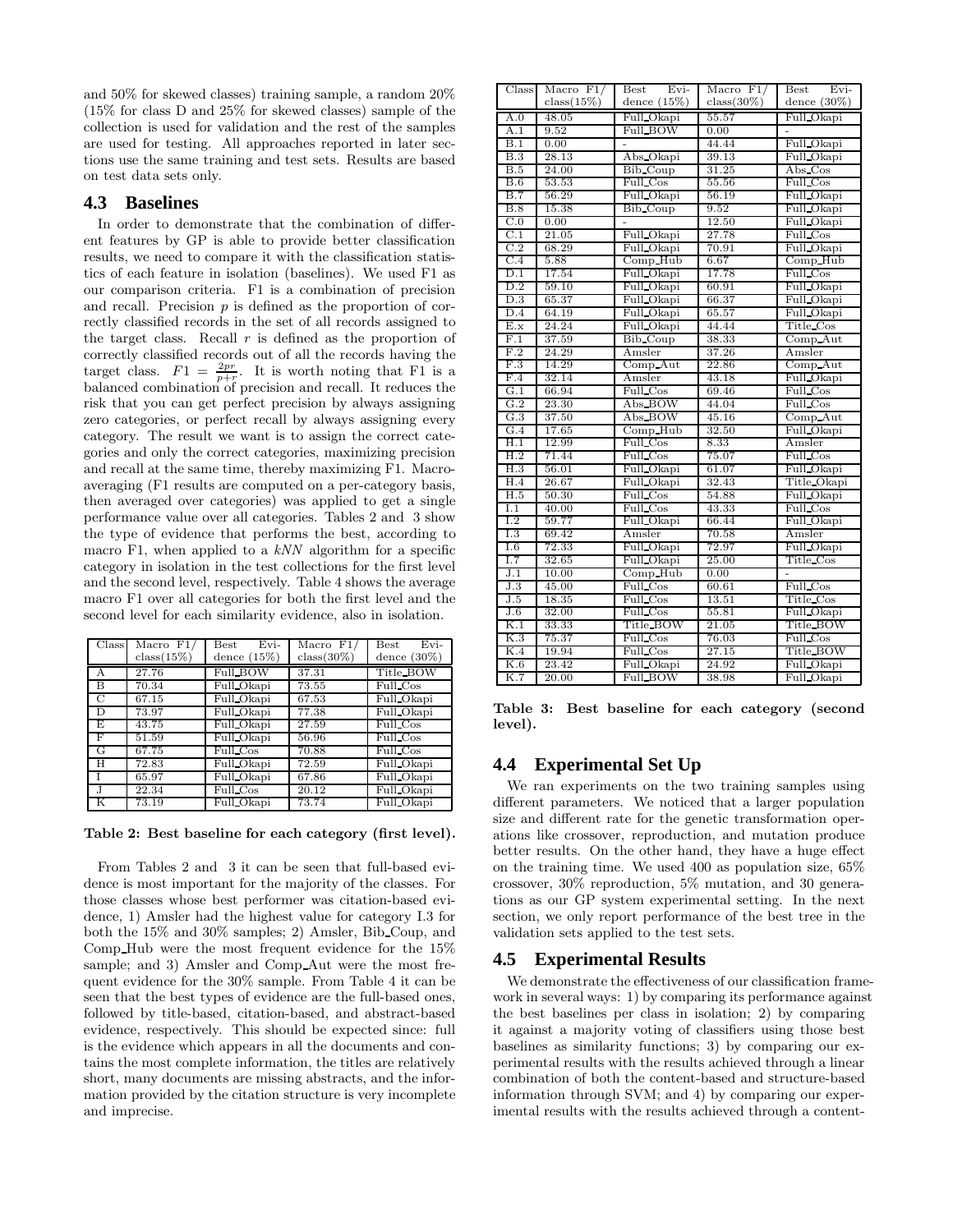| $\text{Class}$ | Majority Best Evidence |        |       | Linear Fusion<br>GA |        |          | Majority GP |          | Content-based SVM |          | Combination-based SVM |          |
|----------------|------------------------|--------|-------|---------------------|--------|----------|-------------|----------|-------------------|----------|-----------------------|----------|
|                | $15\%$                 | $30\%$ | 15%   | $30\%$              | $15\%$ | $(30\%)$ | $15\%$      | $(30\%)$ | $15\%$            | $(30\%)$ | (15%)                 | $(30\%)$ |
|                | 24.54                  | 34.68  | 22.01 | 31.81               | 20.70  | 31.13    | 25.36       | 35.51    | 27.33             | 36.24    | 26.36                 | 35.52    |
| B              | 69.48                  | 74.66  | 66.99 | 72.35               | 70.44  | 74.27    | 78.48       | 79.90    | 69.29             | 70.94    | 69.80                 | 71.79    |
|                | 67.95                  | 69.22  | 66.96 | 68.11               | 68.34  | 69.04    | 72.18       | 71.45    | 64.29             | 64.98    | 64.93                 | 65.74    |
| Ð              | 68.14                  | 78.04  | 70.73 | 77.66               | 72.98  | 78.87    | 76.55       | 81.93    | 72.66             | 77.37    | 74.04                 | 77.95    |
| E              | 34.48                  | 22.22  | 24.24 | 20.00               | 29.41  | 20.00    | 37.84       | 21.62    | 14.29             | 15.69    | 12.34                 | 15.39    |
|                | 48.32                  | 57.42  | 46.81 | 55.89               | 50.50  | 58.23    | 58.80       | 64.58    | 53.06             | 54.07    | 54.11                 | 55.30    |
| G              | 66.81                  | 72.77  | 68.38 | 72.53               | 69.89  | 75.03    | 73.55       | 77.29    | 68.05             | 69.31    | 68.21                 | 70.05    |
| н              | 71.37                  | 73.10  | 69.37 | 70.48               | 71.65  | 72.78    | 77.56       | 77.86    | 71.11             | 71.91    | 71.22                 | 72.49    |
|                | 60.25                  | 67.86  | 62.45 | 66.95               | 65.14  | 69.83    | 71.62       | 74.27    | 64.62             | 64.80    | 64.75                 | 65.42    |
|                | 16.39                  | 14.01  | 24.19 | 21.71               | 24.22  | 21.84    | 29.54       | 29.03    | 13.26             | 20.56    | 13.55                 | 24.65    |
| K              | 72.63                  | 74.73  | 71.22 | 72.20               | 73.15  | 73.36    | 76.09       | 75.81    | 71.48             | 71.15    | 72.55                 | 72.14    |
| AvgF1          | 54.58                  | 58.07  | 53.94 | 57.24               | 56.04  | 58.58    | 61.60       | 62.66    | 53.57             | 56.09    | 53.80                 | 56.95    |

**Table 5: Comparison between Majority Voting using the best evidence per class in isolation, Linear Fusion, GA, combined majority GP, content-based and combination-based SVM for the first level.**

| Evidence        | First Level |         | Second Level |                    |  |  |
|-----------------|-------------|---------|--------------|--------------------|--|--|
|                 | (15%)       | $30\%)$ | $(15\%)$     | $30\%)$            |  |  |
| Abs_BOW         | 18.31       | 24.22   | 11.36        | 9.50               |  |  |
| Abs Cos         | 32.41       | 34.97   | 18.80        | 20.82              |  |  |
| Abs Okapi       | 33.21       | 34.14   | 18.81        | 19.49              |  |  |
| <b>Full BOW</b> | 40.01       | 45.76   | 22.87        | 23.31              |  |  |
| $Full$ $Cos$    | 53.40       | 55.80   | 32.31        | 36.39              |  |  |
| Full Okapi      | 57.17       | 57.37   | 32.63        | 36.64              |  |  |
| Title BOW       | 44.87       | 49.34   | 26.27        | 30.39              |  |  |
| Title Cos       | 49.10       | 51.58   | 28.45        | 34.01              |  |  |
| Title Okapi     | 48.36       | 52.08   | 28.40        | 33.98              |  |  |
| Bib_Coup        | 30.85       | 33.96   | 17.84        | 20.49              |  |  |
| Amsler          | 36.90       | 41.09   | 21.21        | $\overline{24.41}$ |  |  |
| $Co-Cit$        | 21.73       | 26.88   | 12.71        | 15.06              |  |  |
| $Comp$ Aut      | 31.43       | 35.77   | 17.39        | 21.33              |  |  |
| Comp_Hub        | 33.40       | 36.85   | 19.02        | 22.24              |  |  |

**Table 4: Macro F1 on individual evidence.**

based SVM classifier<sup>2</sup>. While the last comparison may seem inappropriate since the classifiers are trained and applied to different types of content, it does provide a good idea of the core performance of our method, clearly showing it as a valid alternative in classification tasks similar to the ones used in this paper.

The SVM classifier has been extensively evaluated for text classification on reference collections, thus offering a strong baseline for comparison. A content-based SVM classifier was first used in text classification by Joachims [19]. It works over a vector space, where the problem is to find a hyperplane with the maximal margin of separation between two classes. This hyperplane can be uniquely constructed by solving a constrained quadratic optimization problem, by means of quadratic programming techniques.

Joachims et al. [20] also have shown how to combine different similarity measures by means of composite kernels. Their approach consists of combining simple and well-understood kernels by a series of "kernel preserving" operations, hence constructing an increasingly matching feature space *S*. In order to apply their method, we started by noticing that each one of our types of evidence can be represented as positive document-by-document matrices, like those presented in Section 2.4. So, we can represent each type of evidence as a kernel matrix  $\mathcal{K}_{evidence}$  with elements  $\mathcal{K}_{evidence}(d_i, d_j)$ , where  $d_i$  and  $d_j$  are document vectors. The kernel matrix for our final feature space *S* is obtained by means of a linear combination of our initial kernel matrices, as described in Eq. 2.

$$
\mathcal{K}_{combined}(d_i, d_j) = \frac{1}{N} \sum_{\forall evidence} \mathcal{K}_{evidence}(d_i, d_j) \tag{2}
$$

where *N* is the number of distinct kinds of evidence used. Finally, the classification decisions for the combined kinds of evidence are obtained by applying a linear SVM classifier in our final feature space *S*.

For completeness, we also compare our classification framework against a classifier using a simple linear fusion of evidence as the similarity function and against a classifier using the similarity function discovered through GA. The similarity function used in linear fusion is simply represented through a summation of all the evidence, while the similarity function discovered through GA is represented by a weighted linear combination of all evidence, where the weights are assigned by the GA training process.

In a comparison, class by class, for the first level, between the majority GP (Table 5 columns 8 and 9) and the best evidence in isolation (Table 2), the majority GP outperforms the best evidence in most of the classes in both samples (only the performance for class A and E are worse). It also can be seen from Table 6 (columns 8 and 9) and Table 3 that this is true for most of the classes in the second level. There are two major reasons that the majority GP didn't excel in a few classes (like classes A.1, B.8, C.0, C.4, D.1, F.3, J.1, and K.1) in the second level. One is that the numbers of documents belonging to these classes are too small, so GP could not discover enough characteristics of those classes for classification purposes. For example, class A.1 only has 52 documents while class C.0 only has 53 documents. The other reason is that the best baselines for those classes (see Table 3) are poor, as compared with other classes. This means that we do not have good types of evidence for those classes.

When comparing the majority GP against the majority using the best evidence on the first level (Table 5 between columns 2,3 and 8,9 ) it is clear that majority GP presents better performance: we obtain a gain of 12.86% in the 15% sample and 7.90% in the 30% sample. This is also true for the second level: we obtain a gain of 10.05% in the 15% sample and 10.42% in the 30% sample.

When majority GP is compared with the combinationbased SVM classifiers, the gains are even higher: we obtain a gain of 14.50% in the 15% sample and 10.03% in the 30% sample for the first level and a gain of 23.73% in the 15% sample and 18.78% in the 30% sample for the second level.

 $^2\rm{For}$  content we used a concatenation of title  $+$  abstract.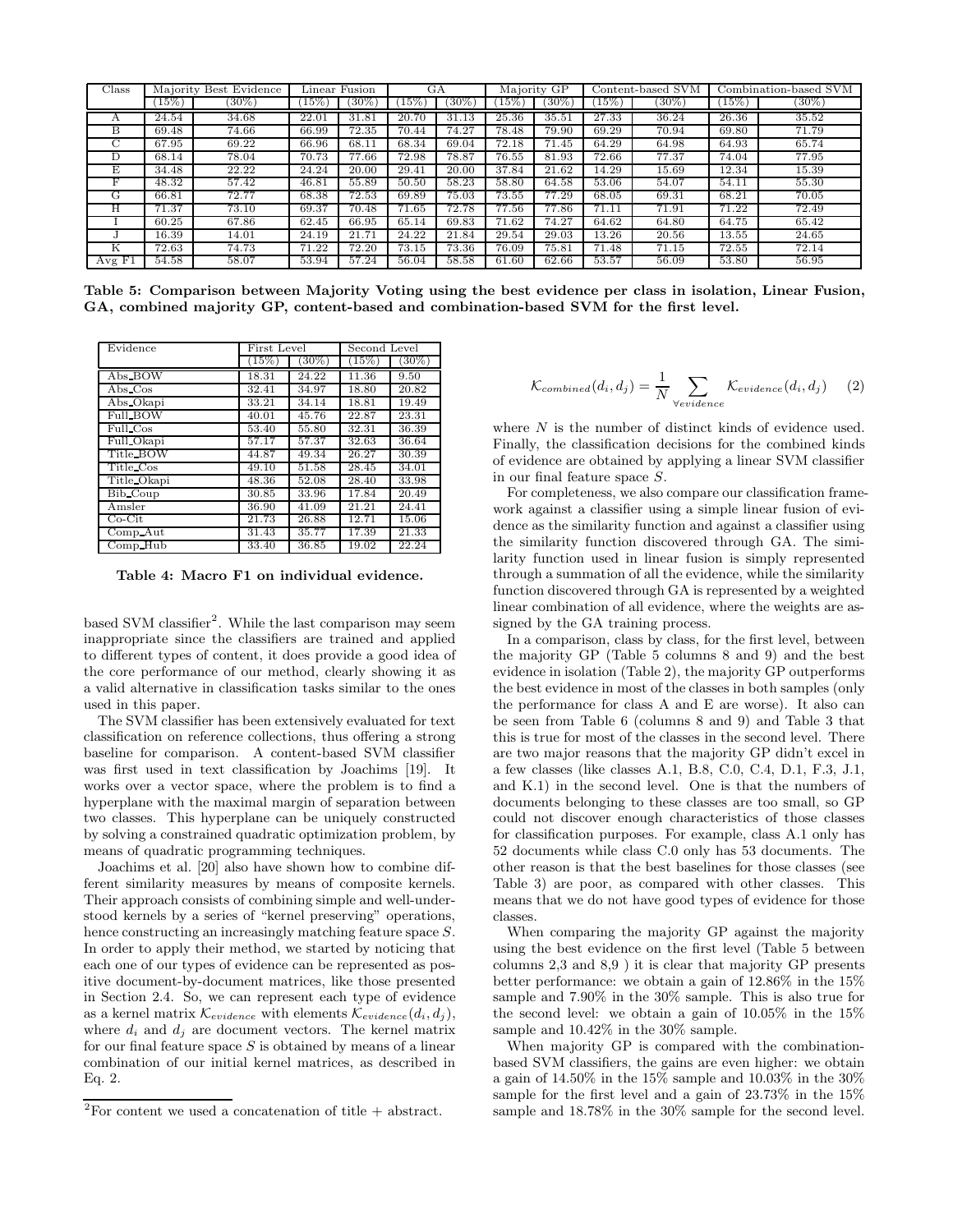| $\rm Class$ |               | Majority Best Evidence | Linear Fusion |                |               | GA             |               | Majority GP    |                | Content-based SVM |                | Combination-based SVM |
|-------------|---------------|------------------------|---------------|----------------|---------------|----------------|---------------|----------------|----------------|-------------------|----------------|-----------------------|
|             | (15%)         | $(30\%)$               | (15%)         | $(30\%)$       | (15%)         | $(30\%)$       | (15%)         | $(30\%)$       | (15%)          | $(30\%)$          | (15%)          | $(30\%)$              |
| A.0         | 47.43         | 53.50                  | 46.56         | 53.52          | 46.27         | 52.89          | 48.55         | 55.50          | 57.41          | 59.33             | 57.43          | 57.43                 |
| A.1         | 0.00          | 0.00                   | 0.00          | 0.00           | 0.00          | 0.00           | 0.00          | 0.00           | 11.11          | 10.52             | 0.00           | 11.11                 |
| B.1         | 36.84         | 42.55                  | 36.11         | 44.44          | 39.44         | 40.91          | 44.19         | 50.85          | 21.62          | 27.78             | 21.33          | 38.46                 |
| B.3         | 28.17         | 40.00                  | 26.47         | 46.67          | 26.47         | 42.42          | 30.00         | 42.86          | 20.00          | 38.71             | 26.47          | 39.02                 |
| B.5         | 26.97         | 24.56                  | 19.07         | 14.04          | 18.71         | 13.11          | 25.64         | 30.30          | 16.13          | 12.12             | 20.69          | 19.45                 |
| B.6         | 45.91         | 53.07                  | 42.16         | 49.33          | 40.73         | 45.82          | 45.09         | 57.59          | 26.84          | 38.89             | 42.54          | 46.62                 |
| B.7         | 57.31         | 59.75                  | 52.86         | 53.88          | 50.21         | 49.46          | 59.56         | 62.22          | 45.29          | 58.89             | 51.18          | 55.35                 |
| B.8         | 5.41          | 0.00                   | 0.00          | 0.00           | 0.00          | 0.00           | 5.56          | 9.52           | 4.16           | 0.00              | 0.00           | 6.90                  |
| C.0         | 0.00          | 0.00                   | 0.00          | 9.52           | 0.00          | 19.05          | 0.00          | 11.76          | 0.00           | 0.00              | 0.00           | 11.11                 |
| C.1         | 28.57         | 23.81                  | 19.28         | 18.60          | 24.39         | 19.05          | 24.24         | 21.74          | 14.71          | 8.89              | 16.92          | 20.93                 |
| C.2         | 71.43         | 74.57                  | 68.48         | 70.22          | 66.52         | 68.27          | 73.62         | 77.11          | 69.02          | 71.53             | 70.70          | 71.74                 |
| C.4         | 0.00          | 0.00                   | 0.00          | 0.00           | 0.00          | 0.00           | 0.00          | 0.00           | 0.00           | 0.00              | 0.00           | 6.25                  |
| D.1         | 10.34         | 6.90                   | 11.76         | 12.12          | 8.20          | 12.12          | 12.35         | 15.79          | 14.63          | 26.09             | 13.74          | 17.91                 |
| D.2         | 57.95         | 61.43                  | 57.32         | 54.95          | 54.60         | 57.65          | 63.58         | 65.19          | 55.08          | 57.41             | 56.90          | 60.72                 |
| D.3         | 63.90         | 66.76                  | 63.20         | 65.53          | 61.73         | 64.37          | 70.72         | 69.33          | 59.35          | 61.05             | 64.20          | 65.48                 |
| D.4         | 66.38         | 68.75                  | 62.65         | 65.07          | 61.07         | 63.51          | 68.65         | 71.65          | 59.85          | 61.21             | 61.11          | 64.25                 |
| E.x         | 17.14         | 53.33                  | 25.64         | 38.89          | 16.22         | 43.75          | 35.00         | 47.06          | 7.14           | 10.52             | 13.12          | 10.26                 |
| F.1         | 34.89         | 44.76                  | 29.25         | 38.46          | 26.47         | 35.84          | 33.73         | 40.99          | 24.78          | 35.82             | 27.35          | 40.25                 |
| F.2         | 21.36<br>5.26 | 37.74                  | 15.05         | 28.46          | 16.36         | 29.96          | 26.01         | 45.99<br>17.39 | 10.17          | 21.88             | 18.84          | 31.19                 |
| F.3<br>F.4  | 35.94         | 0.00<br>46.38          | 0.00<br>29.27 | 11.11<br>46.58 | 0.00<br>30.40 | 11.11<br>44.74 | 8.51<br>30.88 | 50.63          | 0.00<br>37.33  | 0.00<br>39.44     | 0.00<br>28.77  | 0.00<br>43.18         |
| G.1         | 67.57         | 74.06                  | 67.88         | 72.33          | 65.76         | 69.21          | 73.54         | 75.59          |                |                   |                | 69.12                 |
| G.2         | 22.03         | 46.32                  | 20.47         | 42.59          | 19.05         |                | 23.18         | 41.58          | 62.33<br>23.12 | 67.96<br>27.69    | 66.38<br>21.10 | 33.59                 |
| G.3         | 40.00         | 49.38                  | 30.87         | 34.67          | 31.79         | 43.56<br>34.57 | 31.37         | 46.34          | 45.98          | 33.34             | 35.18          | 34.48                 |
| G.4         | 23.14         | 34.48                  | 16.67         | 31.82          | 13.79         | 28.85          | 17.39         | 37.21          | 13.43          | 36.36             | 21.66          | 34.41                 |
| H.1         | 10.53         | 0.00                   | 9.52          | 0.00           | 6.45          | 0.00           | 13.70         | 5.41           | 6.78           | 5.72              | 4.21           | 4.88                  |
| H.2         | 66.24         | 78.63                  | 66.21         | 71.11          | 68.06         | 70.85          | 78.40         | 81.26          | 76.62          | 76.48             | 75.18          | 75.81                 |
| H.3         | 59.81         | 63.16                  | 58.07         | 59.83          | 55.43         | 57.14          | 63.89         | 67.92          | 51.26          | 55.96             | 59.11          | 61.84                 |
| H.4         | 15.69         | 7.14                   | 24.24         | 18.75          | 26.67         | 22.86          | 31.43         | 23.53          | 5.27           | 0.00              | 9.68           | 8.89                  |
| H.5         | 49.61         | 57.82                  | 41.33         | 48.18          | 42.08         | 49.85          | 54.79         | 61.30          | 45.78          | 51.45             | 41.91          | 49.59                 |
| I.1         | 39.18         | 46.15                  | 28.32         | 39.29          | 28.57         | 40.68          | 43.37         | 49.12          | 29.63          | 19.51             | 23.64          | 38.81                 |
| 1.2         | 61.93         | 70.51                  | 55.91         | 64.60          | 54.84         | 64.31          | 65.19         | 73.06          | 54.59          | 56.43             | 52.27          | 62.27                 |
| 1.3         | 74.74         | 75.02                  | 68.92         | 69.24          | 63.79         | 67.51          | 76.20         | 77.10          | 59.83          | 64.73             | 58.75          | 63.76                 |
| I.6         | 74.73         | 76.41                  | 74.34         | 71.47          | 72.44         | 70.71          | 70.73         | 79.63          | 72.62          | 73.96             | 75.67          | 74.86                 |
| I.7         | 16.67         | 14.29                  | 21.05         | 23.08          | 21.28         | 14.29          | 32.65         | 32.26          | 14.29          | 8.00              | 18.19          | 23.53                 |
| J.1         | 0.00          | 0.00                   | 0.00          | 0.00           | 0.00          | 0.00           | 0.00          | 0.00           | 0.00           | 0.00              | 7.40           | 0.00                  |
| J.3         | 36.36         | 37.04                  | 38.89         | 40.00          | 44.44         | 29.63          | 56.41         | 48.28          | 18.19          | 18.19             | 13.34          | 4.17                  |
| J.5         | 14.04         | 9.38                   | 23.53         | 9.52           | 10.67         | 9.84           | 22.47         | 19.18          | 22.59          | 11.77             | 10.42          | 18.92                 |
| J.6         | 24.56         | 62.50                  | 29.27         | 54.05          | 24.10         | 45.45          | 36.62         | 60.00          | 16.67          | 14.81             | 17.30          | 36.73                 |
| K.1         | 23.53         | 0.00                   | 25.00         | 11.76          | 30.30         | 0.00           | 24.24         | 12.50          | 24.00          | 26.09             | 10.52          | 11.11                 |
| K.3         | 76.25         | 75.88                  | 73.82         | 74.70          | 71.49         | 72.87          | 76.45         | 78.42          | 74.38          | 75.41             | 77.64          | 77.68                 |
| K.4         | 20.25         | 31.09                  | 8.42          | 22.42          | 12.16         | 28.46          | 25.51         | 33.20          | 17.95          | 21.82             | 12.46          | 32.86                 |
| K.6         | 18.32         | 25.83                  | 21.13         | 20.07          | 21.43         | 21.62          | 21.63         | 29.83          | 10.76          | 19.52             | 23.61          | 37.58                 |
| K.7         | 19.16         | 43.10                  | 22.01         | 39.64          | 22.43         | 40.65          | 22.43         | 40.68          | 26.74          | 51.67             | 20.82          | 41.25                 |
| AvgF1       | 34.44         | 39.46                  | 32.52         | 37.28          | 31.70         | 36.29          | 37.90         | 43.57          | 30.17          | 33.11             | 30.63          | 36.68                 |

**Table 6: Comparison between Majority Voting using the best evidence per class in isolation, Linear Fusion, GA, combined majority GP, content-based and combination-based SVM for the second level.**

The performance of content-based SVM is also worse than that of the majority GP, which suggests that we have a better classification method.

Finally, when we compare majority GP against both linear fusion and GA, we see that GP is able to discover better similarity functions.

We did a pair-wise t-test comparing GP with all other columns in Tables 5 and 6, respectively. Majority GP is statistically significantly different from all the others, with p*<*0.05.

## **5. RELATED WORK**

In the World Wide Web environment, several works have successfully used link information to improve classification performance. Different information about links, such as anchor text describing the links, text from the paragraphs surrounding the links, and terms extracted from linked documents, has been used to classify documents. For example, Furnkranz et al. [15], Glover et al. [16], and Sun et al. [33] show that anchor text and the paragraphs and headlines that

surround the links helped improve the classification result. Similarly, Yang et al. [35] claimed that the use of terms from linked documents works better when neighboring documents are all in the same class.

Other researchers applied learning algorithms to handle both the text components of the Web pages and the links between them. For example, Joachims et al. [20] studied the combination of support vector machine kernel functions representing co-citation and content information. Cohn et al. [7] show that a combination of link-based and contentbased probabilistic methods improved classification performance. Fisher and Everson [14] extended this work by showing that link information is useful when the document collection has a sufficiently high density in the linkage matrix and the links are of high quality.

Chakrabarti et al. [3] estimate the category of test documents by studying the known classes of neighboring training documents. Oh et al. [31] improved on this work by using a filtering process to further refine the set of linked documents to be used. Calado et al. [2] proposed a Bayesian network model to combine the output of a content-based